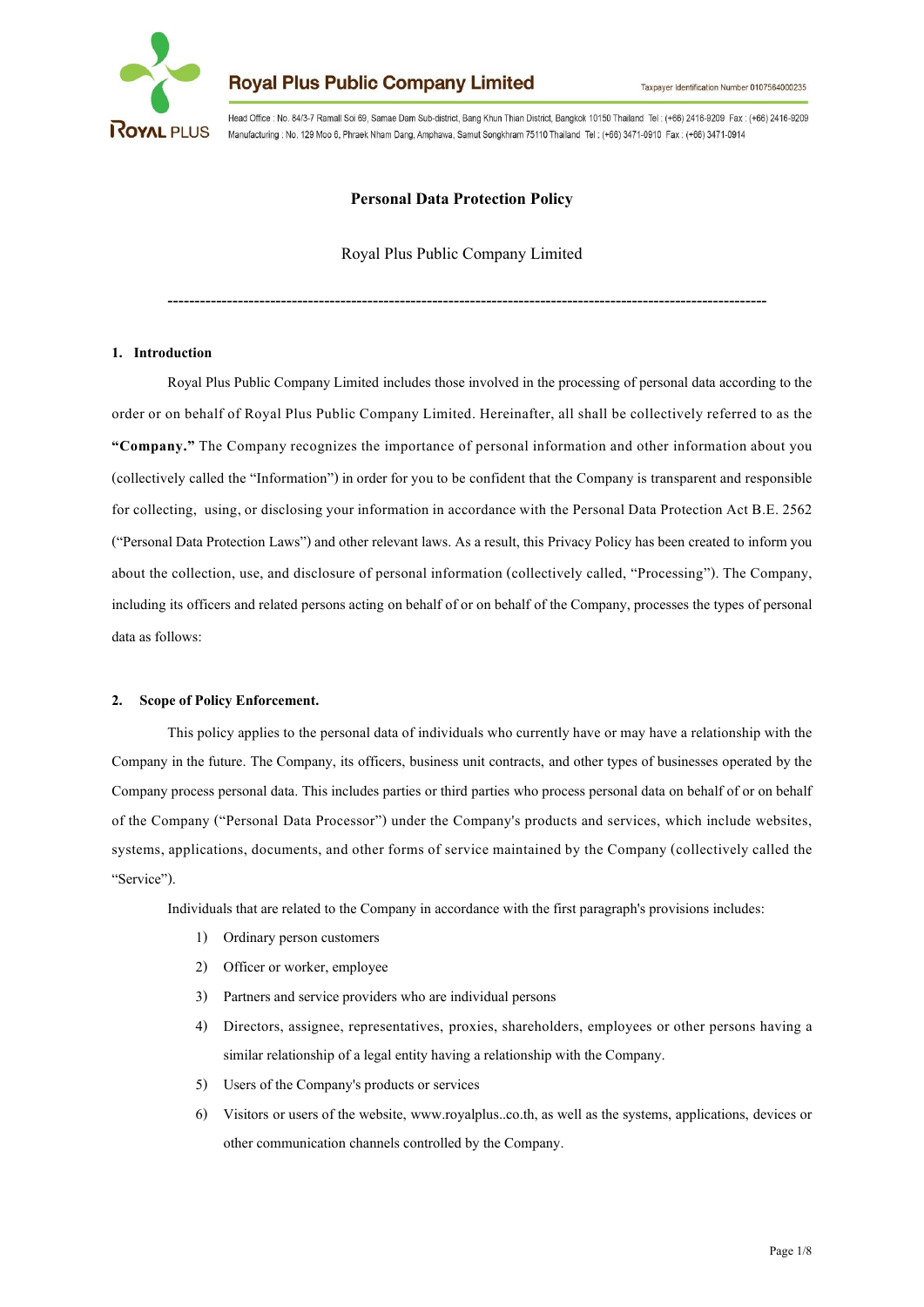

Head Office : No. 84/3-7 Ramall Soi 69, Samae Dam Sub-district, Bang Khun Thian District, Bangkok 10150 Thailand Tel : (+66) 2416-9209 Fax : (+66) 2416-9209 Manufacturing : No. 129 Moo 6, Phraek Nham Dang, Amphawa, Samut Songkhram 75110 Thailand Tel: (+66) 3471-0910 Fax: (+66) 3471-0914

7) Other individuals from whom the Company obtains personal information, such as job candidates, family members of officers, guarantors, beneficiaries of insurance policies, etc. Articles 1) to 6) collectively referred to as "You."

In addition to this policy, the Company may require that its products or services include a privacy notice ("Notification") for the Company's products or services to inform the subject of personal data, who is a service user, of the personal data being processed, purpose and legitimate grounds for the processing, period of retention of personal information and the right to personal data that a personal data subject may have in a product or service in a specific manner.

In the event of a material conflict between the Privacy Notice and this policy, the Privacy Notice of the service shall prevail.

#### **3. Definitions**

- **- Personal** D**ata**refers to information on an individual person that enables direct or indirect identification of that individual but does not include information about the deceased in particular.
- **Sensitive Personal Data** means personal data as provided for in Section 26 of the Personal Data Protection Act B.E. 2562This includes racial, ethnic, political opinions, cult orphilosophical beliefs, sexual behavior, criminal history, health data, disability, trade union data, genetic data, biological data, or any other information which affects the owner of personal data in a similar way as announced by the Personal Data Protection Committee.
- **Personal Data Processing** refers to any processing of personal data, such as collecting, recording, copying, organizing, keeping, updating, changing, using, recovering, disclosing, forwarding, disseminating, transferring, merging, deleting, destroying, etc.
- **- Personal** D**ata** S**ubject** refers to an individual who is the owner of personal data collected, used, or disclosed by the Company.
- **Personal** D**ata** C**ontroller** refers to a person or legal entity who has the authority to make decisions about the collection, use, or disclosure of personal data.
- **Personal Data Processor** refers to an individual or juristic person that collects, uses, or discloses personal data on behalf of the personal data controller. However, the person or juristic person performing the foregoing is not a controller of personal data.

#### **4.** S**ourceof Personal Information Collectedby the Company**

The Company collects or obtains various types of personal information from the following sources:

1) Personal data that the Company collects directly from the data subject via various service channels, such as the process of applying, registering, applying for jobs, signing contracts, documenting, completing surveys, or using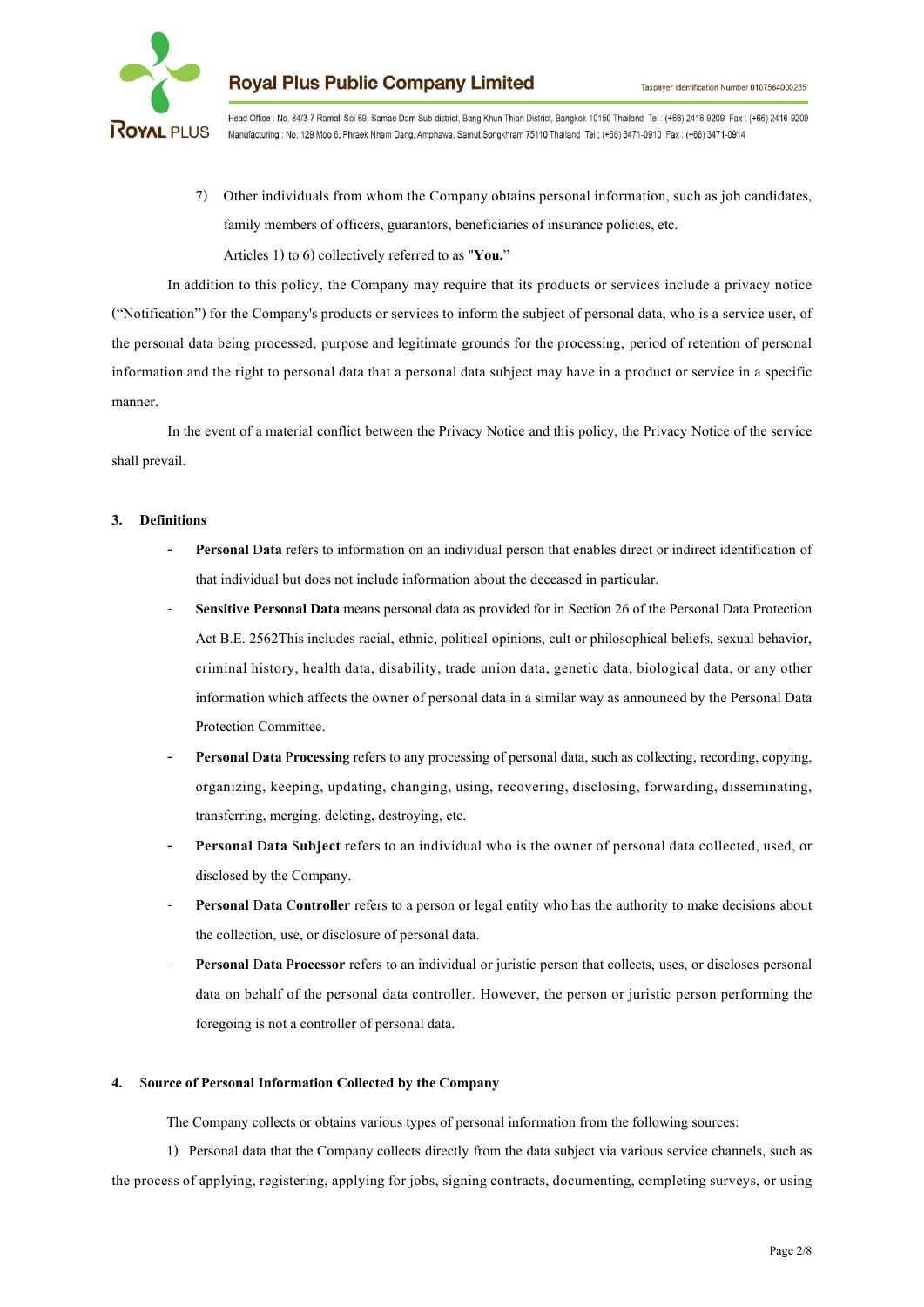

Head Office : No. 84/3-7 Ramall Soi 69, Samae Dam Sub-district, Bang Khun Thian District, Bangkok 10150 Thailand Tel : (+66) 2416-9209 Fax : (+66) 2416-9209 Manufacturing : No. 129 Moo 6, Phraek Nham Dang, Amphawa, Samut Songkhram 75110 Thailand Tel: (+66) 3471-0910 Fax: (+66) 3471-0914

products, services, other service channels that the Company supervises or the data received when the subject of personal data communicates with the Company at the office or through other communication channels supervised by the Company, etc.

2) Information gathered by the Company from personal data subject who access the website or use other products or services under the contract or mission, such as tracking the behavior of using the Company's website, product or service by using cookies or from the software on the personal data subject's device, etc.

3) Personal information that the Company obtains from sources other than the personal data owner, provided that such sources have the permission to provide information to the Company on lawful grounds or have gained the approval of the personal data subject, such as linking government agencies' digital services to give comprehensive public benefit services to individuals with personal data, receiving personal data from other government agencies. The Company is obliged by its mission to establish a central information exchange center to support the operation of government agencies in providing digital services to citizens, and the necessity to provide contractual services that involve the exchange of personal data with contractual entities.

Furthermore, this also applies to situations in which you are a third-party personal information provider to the Company. As a result, you are responsible for informing such individuals of this policy's specifics or announcements of new products or services, as applicable, as well as seeking authorization from that individual if disclosure of information to the Company is required.

However, if the personal data subject refuses to provide the information necessary to provide the Company's services, it may result in the Company being unable to provide that service to the personal data subject in whole or in part.

#### **5. Collectionof Personal Data**

The Company shall collect personal data with the consent of the personal data subject, except in the following circumstances:

- 1. To carry out the contract in the event that personal data is collected, used, or disclosed for the purpose of providing services or carrying out the contract between the personal data subject and the Company.
- 2. To avert or eliminate the threat to one's life, body, or health
- 3. To adhere to the law
- 4. For the Company's legitimate interests in the event that it is required for the Company's legitimate interests in its operations, the Company will emphasize the rights of the data owner, such as fraud prevention, network security, and the preservation of freedom and the benefit of the data owner.
- 5. For research studies or statistics, in the case of historical documents or archives for the public benefit or related to research studies or statics, appropriate safeguards have been put in place to protect the data subjects' rights and freedoms.
- 6. To carry out the state's mission in the event that carrying out the mission in the public interest or performing tasks under the state's powers that the Company has been assigned becomes required.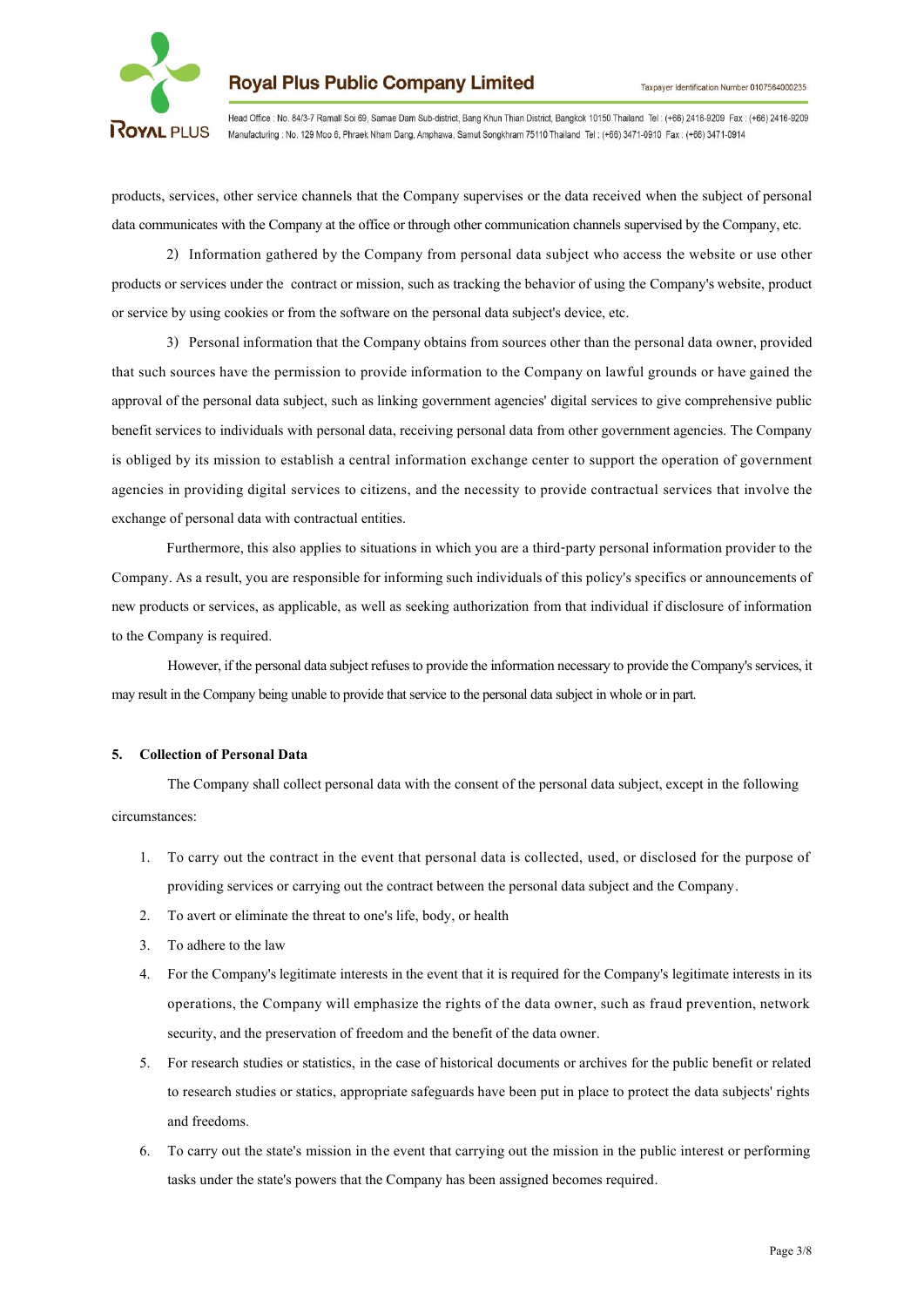

Head Office : No. 84/3-7 Ramall Soi 69, Samae Dam Sub-district, Bang Khun Thian District, Bangkok 10150 Thailand Tel: (+66) 2416-9209 Fax: (+66) 2416-9209 Manufacturing : No. 129 Moo 6, Phraek Nham Dang, Amphawa, Samut Songkhram 75110 Thailand Tel: (+66) 3471-0910 Fax: (+66) 3471-0914

If the Company is required to collect your personal data for the performance of a contract, the performance of legal obligations, or the necessity of entering into a contract, and yourefuse to provide personaldata orobject to its processing in accordance with the activity's purpose, the Company may be unable to perform or provide all or part of the services you have requested.

#### **6. The Company Collects the Following Typesof Personal Data:**

The Company will acquire and maintain personal information legally and only to the extent necessary to accomplish the Company's operational objectives, which may include the following:

| Types of Personal data                | Details and Examples                                                        |
|---------------------------------------|-----------------------------------------------------------------------------|
| Personal data                         | Your information or information that directly identifies you, such as name- |
|                                       | surname, date of birth, age, nationality, identification number, signature, |
|                                       | position, etc.                                                              |
| Contact information                   | Information for contacting you such as address, telephone number, e-mail    |
|                                       | address, username on social networks, etc.                                  |
| Official document information         | Your official document information such as a copy of your ID card, a copy   |
|                                       | of your house registration, a copy of your passport, etc.                   |
| Financial information                 | Your financial information such as a copy of your bank passbook cover,      |
|                                       | credit card number, etc.                                                    |
| Information collected by the Company  | Information collected by Company or automated systems from Company          |
| or its automated systems from various | devices, such as IP Address, Cookie, service behavior, order history,       |
| devices of the Company.               | photos, etc.                                                                |
| Sensitive personal data               | Your sensitive personal data such as ethnicity, religion information,       |
|                                       | disability information, criminal history, biometric data (face photo data), |
|                                       | health information, etc.                                                    |

#### **7. Cookie**

The Company collects and uses cookies and other similar technologies on websites under its supervision, such as www.royalplus.co.th, on your device for security purposes and to give you, the user, a convenient and positive experience when using the Company's services. This information will be used to enhance the Company's website and make it more useful to you. You may control or eliminate the use of cookies in your web browser's settings (you can find more details in the Cookie Policy of the Company).

#### **8. Purposeof Collecting Personal Information**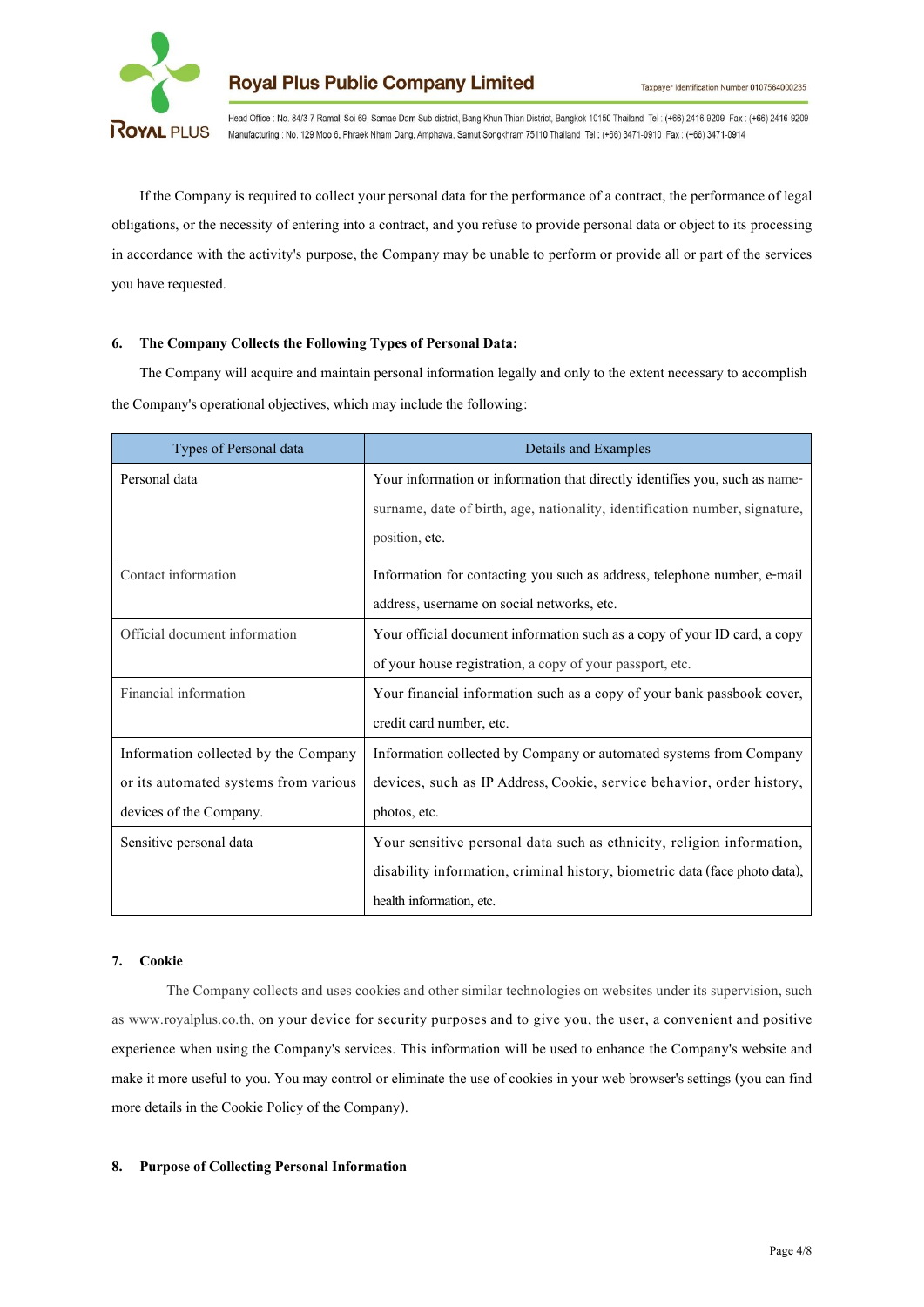

Head Office : No. 84/3-7 Ramall Soi 69, Samae Dam Sub-district, Bang Khun Thian District, Bangkok 10150 Thailand Tel : (+66) 2416-9209 Fax : (+66) 2416-9209 Manufacturing : No. 129 Moo 6, Phraek Nham Dang, Amphawa, Samut Songkhram 75110 Thailand Tel: (+66) 3471-0910 Fax: (+66) 3471-0914

The Company collects your personal data for a variety of reasons that vary according to the products, services, or activitiesyouuse, as well as thenatureofyour relationship with the Companyand the circumstances in each context. The following purposes outline a broad framework for the Company's use of personal data. However, only the purposes related to the products or services you use or are associated with will apply to your information:

1. To enter into a contract or perform a contractual obligation between the Company and the data subject or perform duties under contracts between the Company and third parties for the benefit of the data subject

2. To respond to personal data subjects' inquiries and provide support

3. To develop and enhance the Company's products, commodities, and services in order to better meet the personal data subject's needs

4. To offer information and provide recommendations on products, commodities, services, or public relations in support of marketing campaigns or benefits via contact channels provided by the personal data subject as the information's owner has given consent, or as you have consented to provide information to the Company.

5. To survey opinions, analyze, research, and produce statistical data for marketing purposes or the development and improvement of the Company's operations asyouhave consentedto the Company.

6. For the purpose of managing the Company's internal affairs or conducting operations that are necessary to protect the Company's legitimate interests

- 7. To inspect, supervise, and safeguard a building or Company premises
- 8. For compliance with applicable regulations governing the Company's operations, such as withholding tax
- 9. To provide information to government agencies with legal authority, such as the Royal ThaiPolice, the Anti-Money Laundering Office, the Revenue Department, and courts

10. To perform all accounting and financial tasks required by law, including auditing, debt notice and collection, exercising rights to benefits and taxes, and proving transactions required by law

11. For the legitimate interests of the Company, such as recording through CCTV cameras

12 To conduct an investigation into andcompliance with the Company's laws, regulations, guidelines, and legal obligations

13. To use the information to verify the identity of the customer.

14. For other purposes with your express consent

#### **9. Forwarding and Disclosure of Personal Data**

The Company will not disclose or forward your personal data to outside agencies unless you expressly authorize or in the following circumstances:

1. To accomplish the purposes outlined in this Privacy Policy, the Company may be required to disclose or share information with our partners, service providers, or other external entities on a need-to-know basis. The Company will enter into a personal data processing agreement as required by law.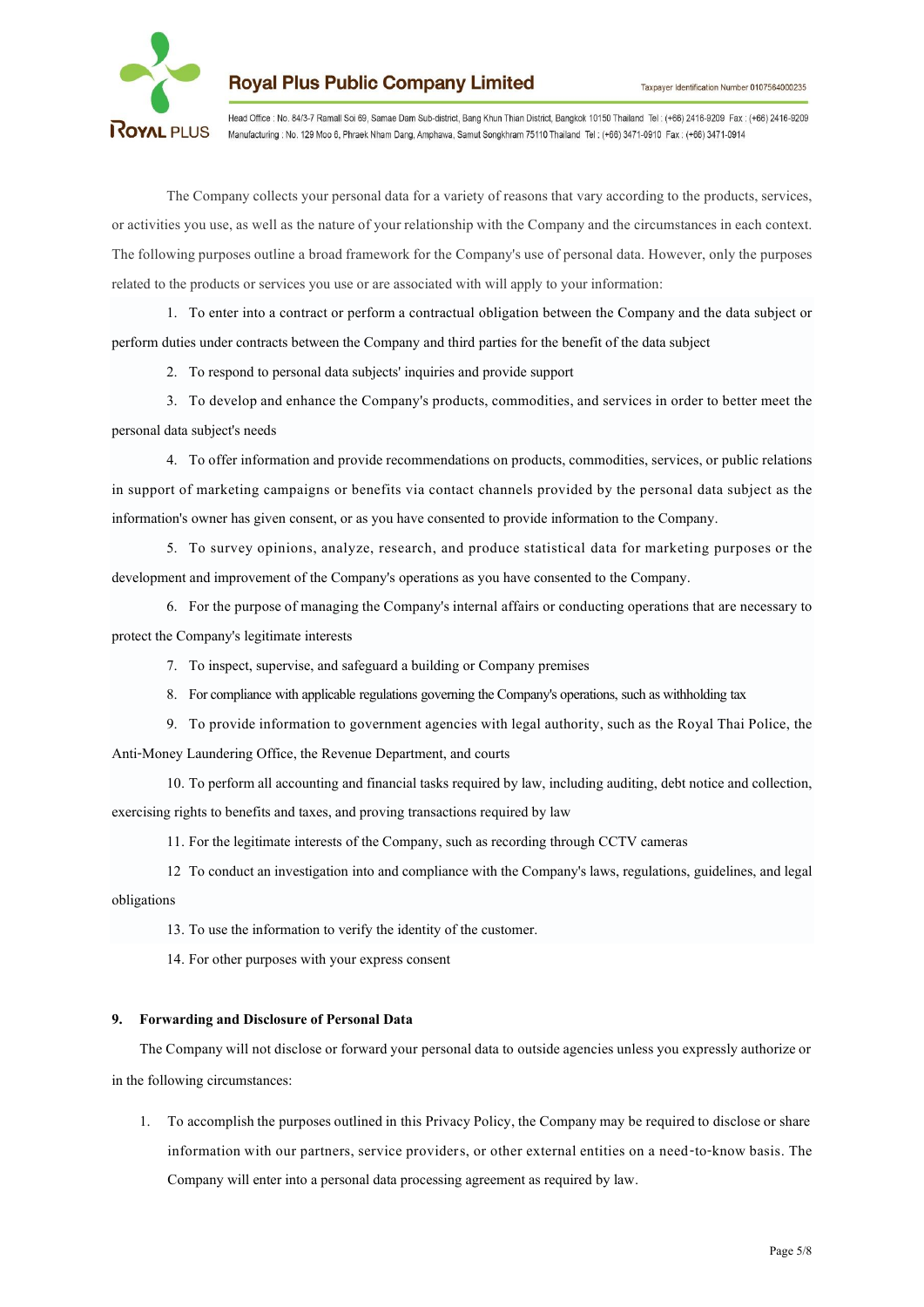

Head Office : No. 84/3-7 Ramall Soi 69, Samae Dam Sub-district, Bang Khun Thian District, Bangkok 10150 Thailand Tel: (+66) 2416-9209 Fax: (+66) 2416-9209 Manufacturing : No. 129 Moo 6, Phraek Nham Dang, Amphawa, Samut Songkhram 75110 Thailand Tel: (+66) 3471-0910 Fax: (+66) 3471-0914

- 2. Personal information may be disclosed or shared with the Company's affiliates. The Company will use the data solely for the reasons specified in this Privacy Policy.
- 3. Any law or legal process that requires information revelation or disclosure to the government official or competent authority in order to comply with a lawful order or request

#### **10. Transferring or Forwarding Information to Foreign Countries**

The Company may forward or transfer personal data overseas. The Company will ensure that the destination country or authority has acceptable privacy protection regulations and practices in place.

#### **11. The Period During Which Your Personal Data is Collected**

The Company will keep your personal data only for as long as it is required for the purpose for which it was collected, as specified in the policy, notice, or in line with applicable laws. However, once the period has expired and your personal data is no longer required for the aforementioned objectives, the Company will either delete or anonymize your personal data in accordance with the applicable forms and standards for data deletion. However, in the event of a dispute, the exercise of rights, or a lawsuit involving your personal data, the Company has the right to preserve such information until the dispute is resolved through order or judgment.

#### **12. Personal Data Protection**

The Company shall implement and maintain adequate technical and administrative measures to preserve and secure your personal data. Encryption is used to protect data transmitted over the internet and restricts access to your personal information to those directly involved, both in the document and electronically stored data.

#### 13. Connecting to External Websites or Services

The Company's services may contain links to third-party websites or services. Such websites or services may have their own privacy policies that differ substantially from this policy. The Company suggests that you read the privacy statement for that website or service in its entirety prior to usingit. The Companyis not associated with or responsible for the content, policies, damages, or actions of third-party websites or services, and the Company cannot be held responsible for the content, policies, damages, or actions of third-party websites or services.

#### **14. Personal Data Protection Officer**

The Company has appointed a personal data protection officer to monitor, supervise and advise on the collection, use or disclosure of personal information. This involves collaborating and cooperating with the Personal Data Protection Commission's Office in order to ensure compliance with the Personal Data Protection Act B.E. 2562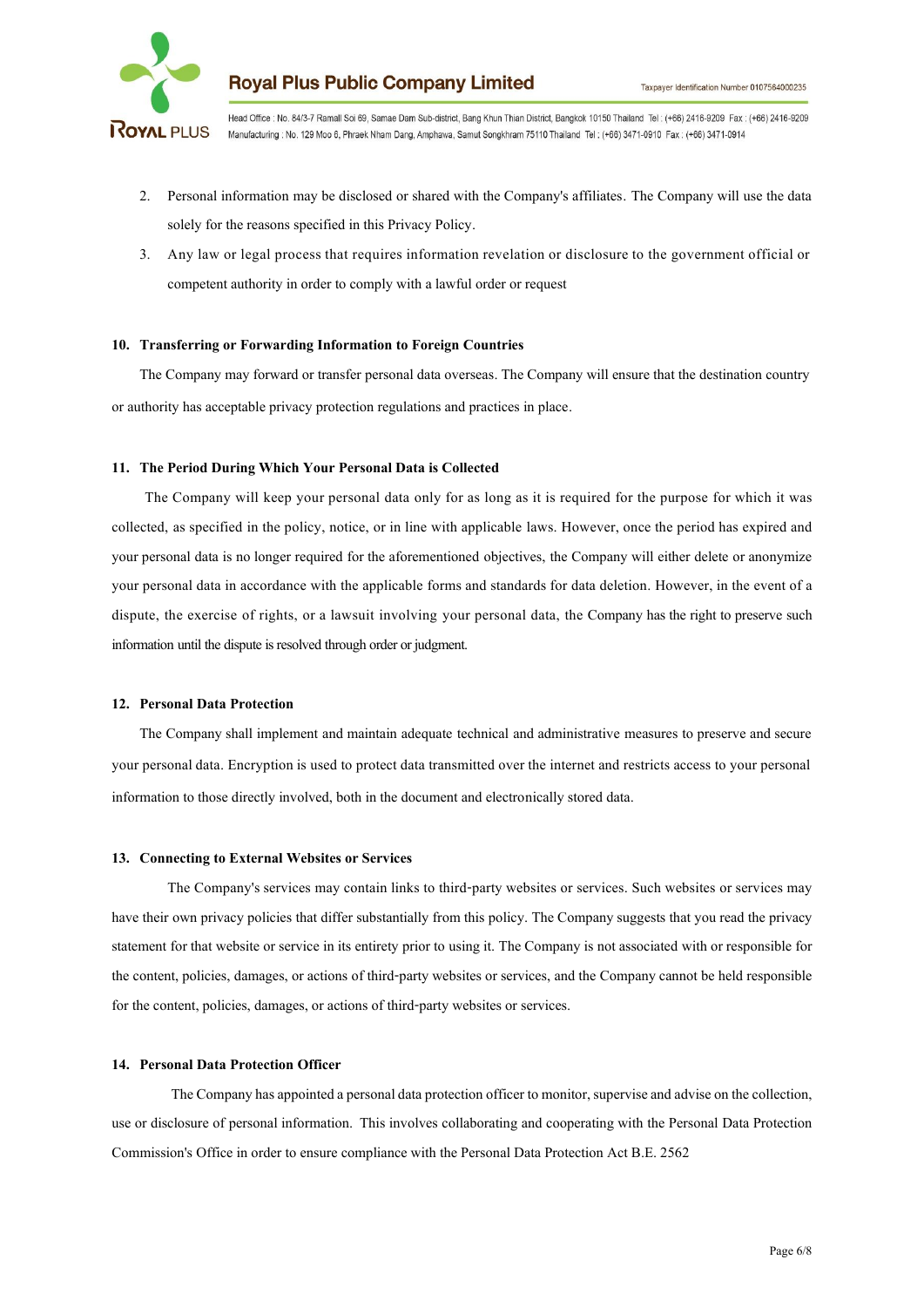

Head Office : No. 84/3-7 Ramall Soi 69, Samae Dam Sub-district, Bang Khun Thian District, Bangkok 10150 Thailand Tel : (+66) 2416-9209 Fax : (+66) 2416-9209 Manufacturing : No. 129 Moo 6, Phraek Nham Dang, Amphawa, Samut Songkhram 75110 Thailand Tel: (+66) 3471-0910 Fax: (+66) 3471-0914

#### **15. Your Rights Under the Personal Data Protection Act B.E.2562**

You may apply for the following rights in accordance with applicable law and as specified in this announcement:

- 1. The right to request access and obtain a copy of personal data
- 2. The right to request that such information be amended to ensure that it is current and accurate.
- 3. The right to acquire personal data in the event that the Company has converted it to a machine-readable or generally usable format using a device or equipment that operates automatically and is capable of using or disclosing personal data automatically.
- 4. The right to request deletion or destruction of personal data or to have such data rendered unidentifiable when it is no longer necessary or when the data subject withdraws consent.
- 5. The right to request a halt to the processing of personal data in the event that such data needs to be erased or is no longer required.
- 6. The right to withdraw permission to the processing of previously submitted information by the user.
- 7. The right to object, the ownerof the personal data has the right to object at any time to the collection, use, or dissemination of the information.

#### 16. Penalties for Non-compliance with the Privacy Policy

Failure to follow the policy may be considered a violation of the Company's rules (for Company officers or operators) or personal data processing agreements and may result in disciplinary action (for personal data processors) as the case may be and the relationship you have with the Company. They may be subject to penalties as stipulated by the Personal Data Protection Act B.E. 2562, including secondary laws, rules, regulations, and relevant orders.

#### 17. Complaints to Supervisory Authorities

In the event that you find that the Company has not complied with the Personal Data Protection Law, you have the right to file a complaint with the Personal Data Protection Committee or the supervisory authority designated by the Personal Data Protection Committee, or in accordance with the law. However, before lodging such complaints, the Company requests that you contact the Company first so that the Company may ascertain the facts, clarify various issues, and settle your concerns at the earliest opportunity.

#### 18. **Amendments of the Privacy Policy**

The Company may consider amending or changing this policy as it considers necessary and will notify you of the effective date of any amended version via the website www.royalplus.co.th. However, the Company encourages you to check for the most recent version of the policy frequently via the Company's appropriate channels for the activities it conducts, especially before you disclose personal information to the Company.